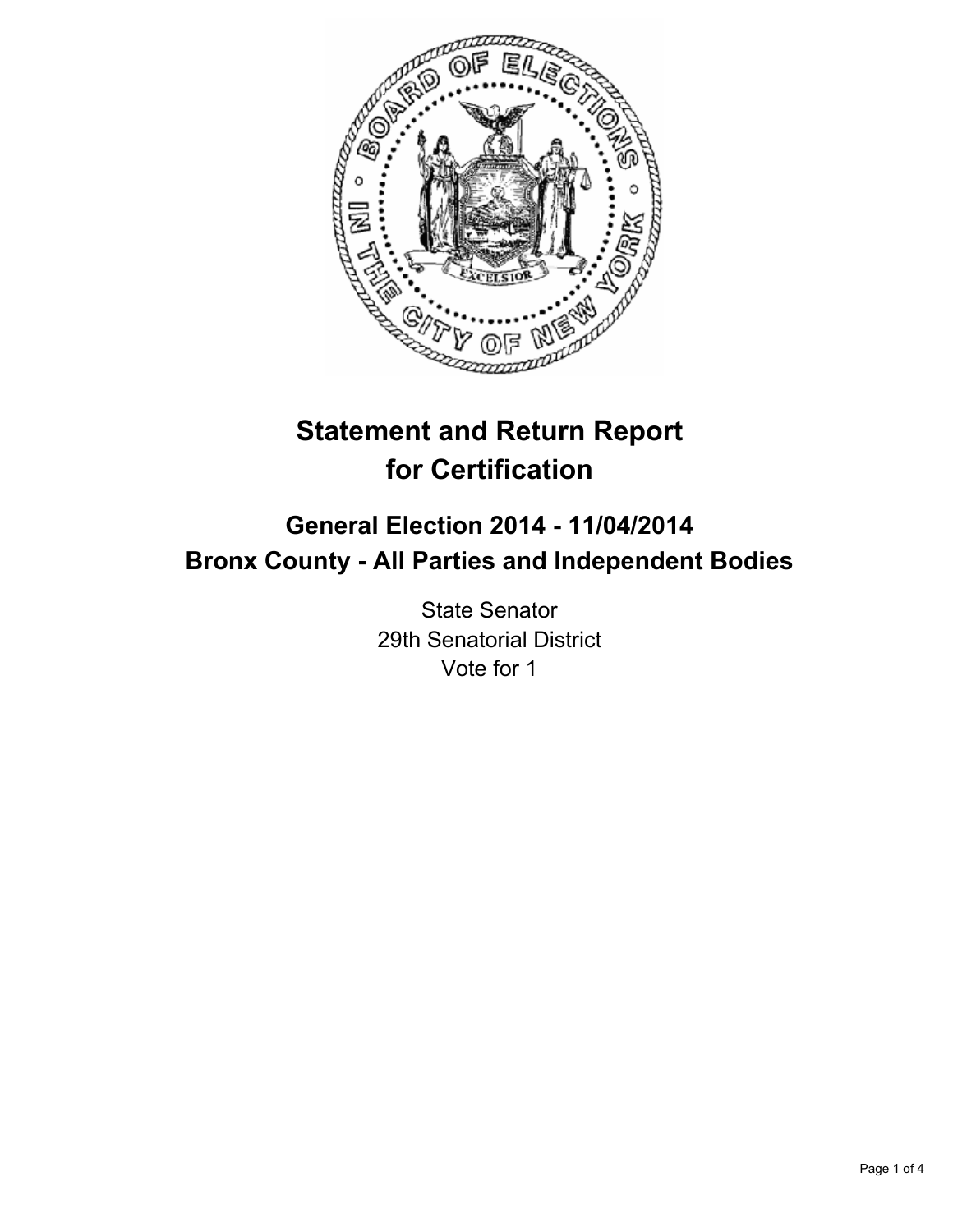

### **Assembly District 77**

| <b>PUBLIC COUNTER</b>                                    | 7,047 |
|----------------------------------------------------------|-------|
| <b>EMERGENCY</b>                                         | 0     |
| ABSENTEE/MILITARY                                        | 98    |
| <b>FEDERAL</b>                                           | 15    |
| SPECIAL PRESIDENTIAL                                     | 0     |
| <b>AFFIDAVIT</b>                                         | 196   |
| <b>Total Ballots</b>                                     | 7,356 |
| Less - Inapplicable Federal/Special Presidential Ballots | (15)  |
| <b>Total Applicable Ballots</b>                          | 7,341 |
| JOSE M. SERRANO (DEMOCRATIC)                             | 6,453 |
| KEVIN BARRETT (REPUBLICAN)                               | 209   |
| <b>KEVIN BARRETT (CONSERVATIVE)</b>                      | 48    |
| JOSE M. SERRANO (WORKING FAMILIES)                       | 187   |
| CARLOS SIERRA (WRITE-IN)                                 | 1     |
| JUDY LETT (WRITE-IN)                                     | 1     |
| UNATTRIBUTABLE WRITE-IN (WRITE-IN)                       | 4     |
| <b>Total Votes</b>                                       | 6,903 |
| Unrecorded                                               | 438   |

#### **Assembly District 79**

| <b>PUBLIC COUNTER</b>                                    | 0 |
|----------------------------------------------------------|---|
| <b>EMERGENCY</b>                                         | 0 |
| ABSENTEE/MILITARY                                        | 0 |
| FEDERAL                                                  | 0 |
| <b>SPECIAL PRESIDENTIAL</b>                              | 0 |
| AFFIDAVIT                                                | 0 |
| <b>Total Ballots</b>                                     | 0 |
| Less - Inapplicable Federal/Special Presidential Ballots | 0 |
| <b>Total Applicable Ballots</b>                          | 0 |
| JOSE M. SERRANO (DEMOCRATIC)                             | 0 |
| <b>KEVIN BARRETT (REPUBLICAN)</b>                        | 0 |
| KEVIN BARRETT (CONSERVATIVE)                             | 0 |
| JOSE M. SERRANO (WORKING FAMILIES)                       | 0 |
| <b>Total Votes</b>                                       | 0 |
|                                                          |   |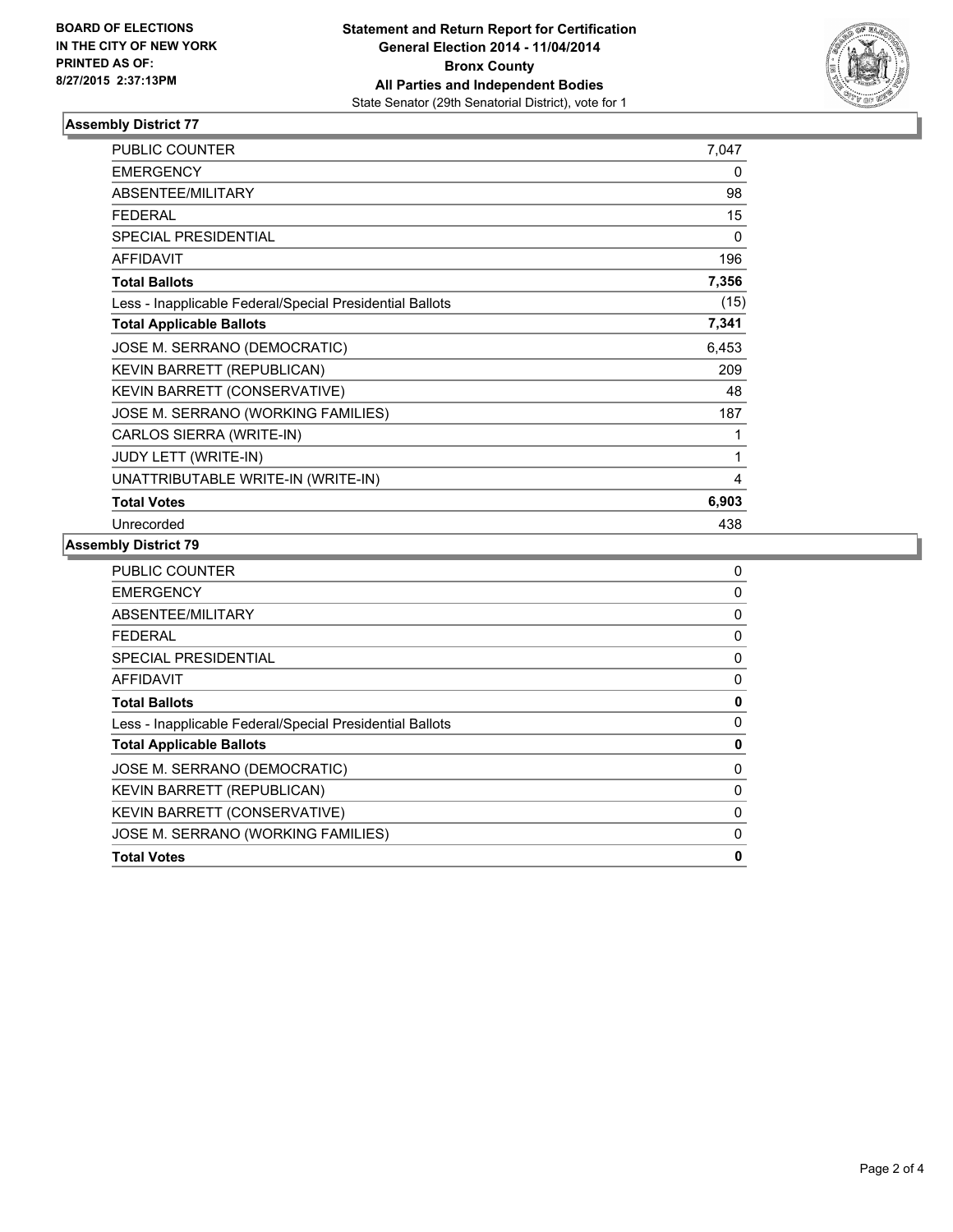

### **Assembly District 84**

| <b>PUBLIC COUNTER</b>                                    | 8,542 |
|----------------------------------------------------------|-------|
| <b>EMERGENCY</b>                                         | 0     |
| <b>ABSENTEE/MILITARY</b>                                 | 97    |
| <b>FEDERAL</b>                                           | 17    |
| <b>SPECIAL PRESIDENTIAL</b>                              | 0     |
| <b>AFFIDAVIT</b>                                         | 183   |
| <b>Total Ballots</b>                                     | 8,839 |
| Less - Inapplicable Federal/Special Presidential Ballots | (17)  |
| <b>Total Applicable Ballots</b>                          | 8,822 |
| JOSE M. SERRANO (DEMOCRATIC)                             | 7,475 |
| KEVIN BARRETT (REPUBLICAN)                               | 336   |
| KEVIN BARRETT (CONSERVATIVE)                             | 90    |
| JOSE M. SERRANO (WORKING FAMILIES)                       | 280   |
| UNATTRIBUTABLE WRITE-IN (WRITE-IN)                       | 6     |
| <b>WILLIAM EDSTRON (WRITE-IN)</b>                        | 1     |
| <b>Total Votes</b>                                       | 8,188 |
| Unrecorded                                               | 634   |

### **Assembly District 86**

| <b>PUBLIC COUNTER</b>                                    | 922 |
|----------------------------------------------------------|-----|
| EMERGENCY                                                | 0   |
| <b>ABSENTEE/MILITARY</b>                                 | 24  |
| FEDERAL                                                  |     |
| <b>SPECIAL PRESIDENTIAL</b>                              | 0   |
| <b>AFFIDAVIT</b>                                         | 21  |
| <b>Total Ballots</b>                                     | 968 |
| Less - Inapplicable Federal/Special Presidential Ballots | (1) |
| <b>Total Applicable Ballots</b>                          | 967 |
| JOSE M. SERRANO (DEMOCRATIC)                             | 850 |
| <b>KEVIN BARRETT (REPUBLICAN)</b>                        | 27  |
| KEVIN BARRETT (CONSERVATIVE)                             | 2   |
| JOSE M. SERRANO (WORKING FAMILIES)                       | 23  |
| <b>Total Votes</b>                                       | 902 |
| Unrecorded                                               | 65  |